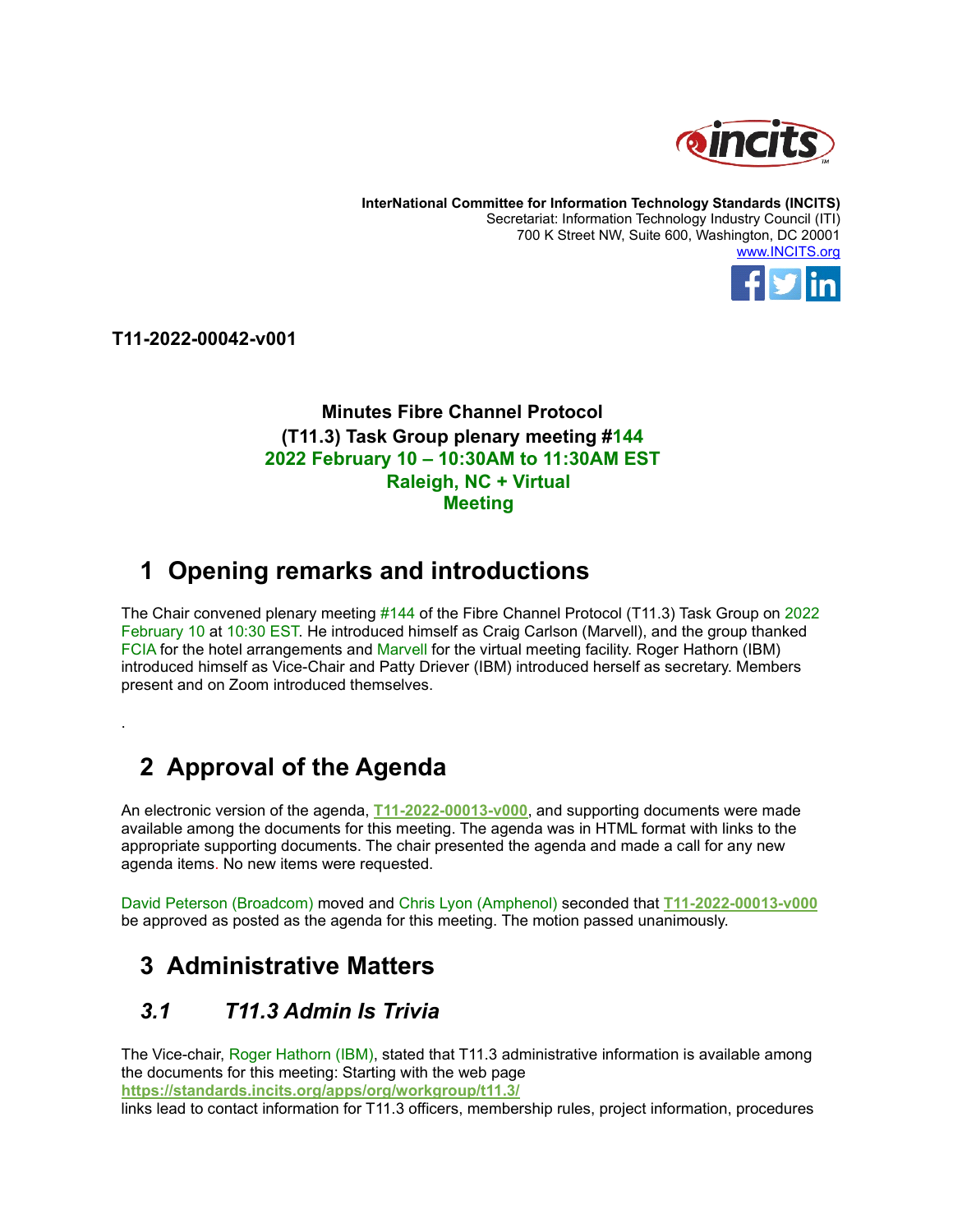and operating rules, patent rules, and internet resources. The chair recommended that members familiarize with these rules so the business of the Task Group may be conducted expeditiously. Members were advised to see any of the officers if they require additional assistance.

## *3.2 Document Distribution*

The Vice-Chair instructed those present how to access meeting documents via the INCITS T11 Web Site Center page<https://standards.incits.org/apps/org/workgroup/t11/documents.php> The chair uploaded a zip file document containing all documents reviewed at this meeting: **[T11-2022-00055](https://standards.incits.org/apps/org/workgroup/t11/download.php/138215/T11-2022-00055-v000.zip) [v000](https://standards.incits.org/apps/org/workgroup/t11/download.php/138215/T11-2022-00055-v000.zip)**.

### *3.3 Other matters of grave concern*

The Vice-Chair instructed those present how to register using the electronic attendance list for this meeting. He reminded those present that the electronic attendance list would become the only formal record of attendance at this meeting.

# **4 Code of Conduct**

The Vice-Chair reminded everyone that we are operating under the INCITS Code of Conduct (found at [https://www.incits.org/standards-information/policies\)](https://www.incits.org/standards-information/policies). The General Principles of this code include:

- Respect others
- Behave ethically
- Escalate and resolve disputes
- Work for the net benefit of the community
- Uphold consensus and governance
- Agree to a clear purpose and scope
- Participate actively and manage effective participation

# **5 Patents**

The Vice-Chair presented an overview of INCITS patent policies and guidelines, as found in INCITS Policies and Guidelines [\(http://www.incits.org/standards-information/legal-info\)](http://www.incits.org/standards-information/legal-info)). sub clause 8.4. In accordance with those policies, the chair made a call for patents that related to the standards being developed by this task group. Those companies wishing to file a patent declaration should send it to the chair of TC T11, with copies to Lynn Barra at INCITS (lbarra@itic.org).

# **6 Antitrust Policies**

The Vice-Chair noted that the INCITS Antitrust Guidelines applied to this task group meeting. The chair further noted that it was the responsibility of all attendees, and not just the officers, to ensure that the Guidelines are followed, and to terminate discussions if they are not. As examples, there should never be discussion of the following topics at any INCITS or INCITS subgroup meeting: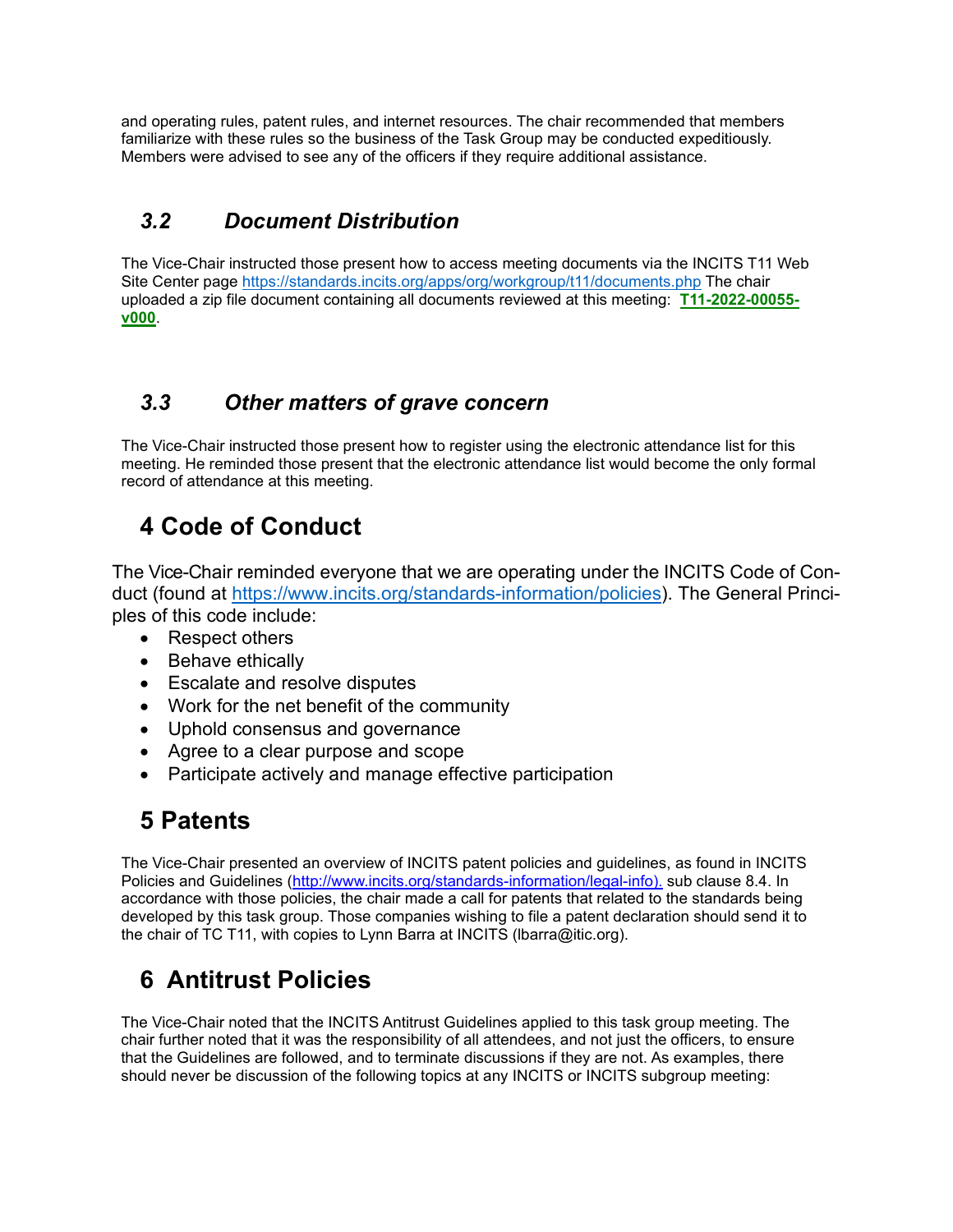Any company's prices or pricing policies; Specific R&D, sales and marketing plans;

Any company's confidential product, product development or production strategies;

Whether certain suppliers or customers will be served;

Prices paid to input sources; or

Complaints about individual firms or other actions that might tend to hinder a competitor in any market.

The INCITS Antitrust Guidelines are available on the INCITS web site [\(http://www.incits.org/standards-information/legal-info\)](http://www.incits.org/standards-information/legal-info).

# **7 Attendance and Membership**

### *7.1 Current membership list*

The Vice-Chair encouraged those who attend T11 meetings regularly or intend to attend T11 meetings regularly and are not T11 members to consider joining the organization.

Information on how membership is gained, maintained, and lost in any INCITS Technical Committee or Task Group may be found in INCITS Organization and Procedures (**<http://www.incits.org/standards-information/policies>**) sub clause 3.8. An overview of these requirements was introduced by the chair and was available to all attendees in the electronically distributed meeting documents.

The Vice-chair presented the current list of members and representatives, and invited corrections. The membership effective for this meeting, as adjusted for changes introduced at this meeting, is shown in Annex A. Attendance for this meeting is shown in Annex B.

### *7.2 Roll Call of Members in Jeopardy; Jeopardy Letter (Non-Attendance and Letter Ballots)*

No company was in jeopardy for this meeting cycle.

### *7.3 Announcement of New Members & Membership List Update*

#### *7.3.1* **Changes in representation since last meeting**

John Meneghini was removed as Alternate for NetApp Inc. All other representation for NetApp remains the same.

Henry Poelstra was moved to Principal member and David Rodgers was moved to an Alternate member role for Teledyne LeCroy Corporation. Jim Yasueda and Nick Kriczky were added as Alternates for Teledyne LeCroy. All other representation for Teledyne LeCroy remains the same.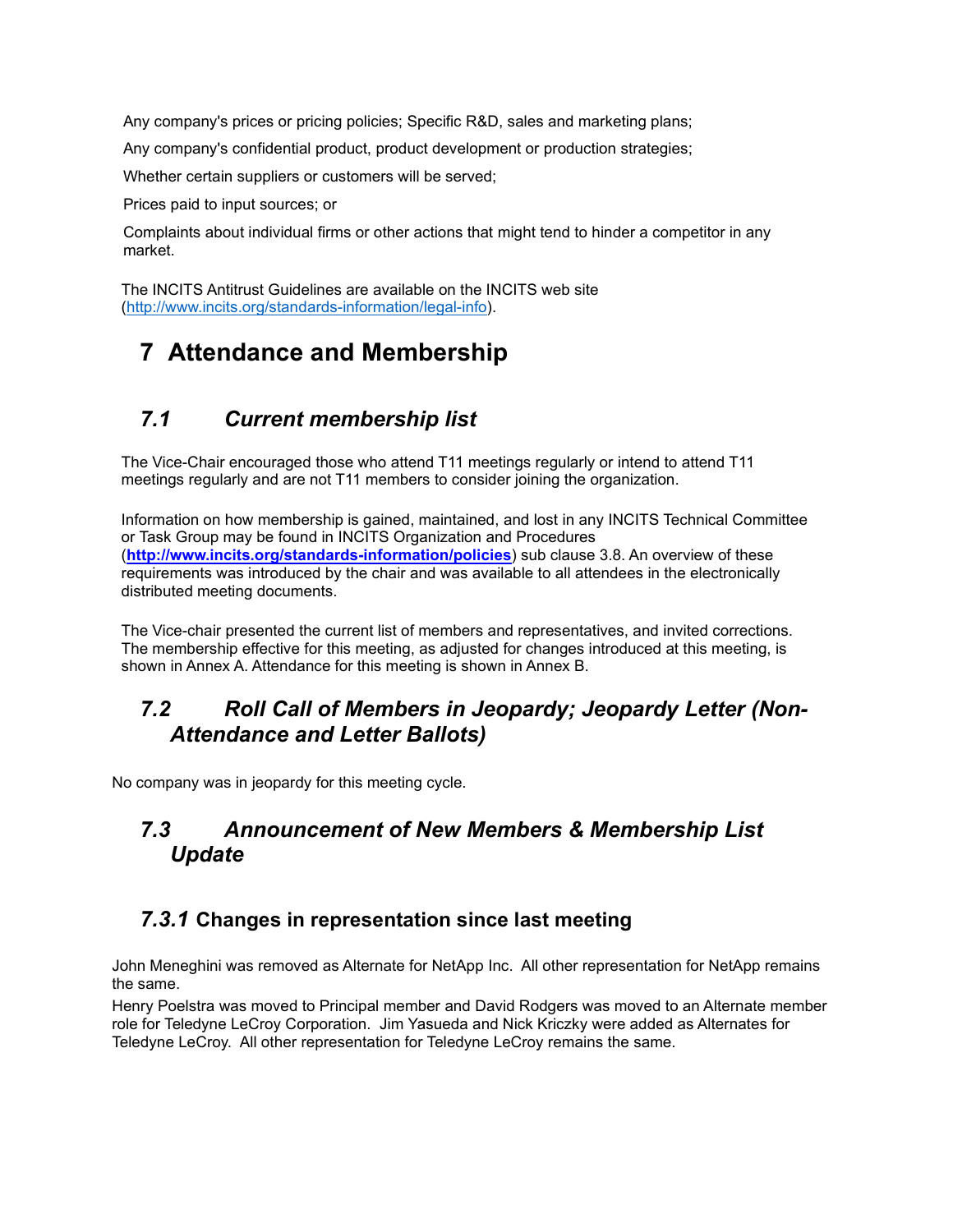#### *7.3.2* **New voting memberships**

No new voting memberships were granted at this meeting.

### *7.3.3* **Voting memberships changed for other reasons**

No changes to voting memberships were made at this meeting.

#### *7.3.4* **Changes in advisory membership**

No changes to advisory memberships were made at this meeting.

#### *7.3.5* **Changes in emeritus membership**

None

# *7.4 Call for Quorum*

#### *7.4.1* **Membership for this meeting and call for quorum**

Task Group T11.3 had 10 voting members at the previous T11.3 plenary meeting (December 09, 2021). At this meeting, February 10, 2022:

- 0 new voting member organizations (see 7.3.2);
- 0 reinstated voting member organization (see 7.3.3)
- 0 voting member organizations losing voting membership for not attending the required number of meetings (see 7.2); and
- 0 voting member organizations losing voting membership for other reasons, the voting membership of T11.3 remains at 10 members.

### *7.4.2* **Quorum Call**

10 voting members responded to the call for quorum. A quorum of one third of the voting membership for this meeting requires at least 4 voting members present. The number 10 exceeds or equals one third of the voting membership for this meeting and also exceeds or equals 4. A quorum is therefore present for this meeting.

## **8 Approval of Minutes - Meetings #143**

The prior plenary meeting of the Fibre Channel Protocol (T11.3) Task Group was #143 on 2021 December 09. The draft minutes of that meeting were posted as document **[T11-2021-00349-v000](https://standards.incits.org/apps/org/workgroup/t11/download.php/136839/T11-2021-00349-v000.pdf)**.

You may review the T11.3 minutes by reviewing the version that is posted on the web site and requesting corrections either before the subsequent meeting using the Internet mail reflector (fc\_protocol@standards.incits.org) or at the subsequent meeting in person. Non-editorial and/or substantial requests for corrections will be noted in detail at the next plenary meeting prior to the plenary body voting on the minutes. Until approved by the plenary body, these minutes are unofficial draft minutes only.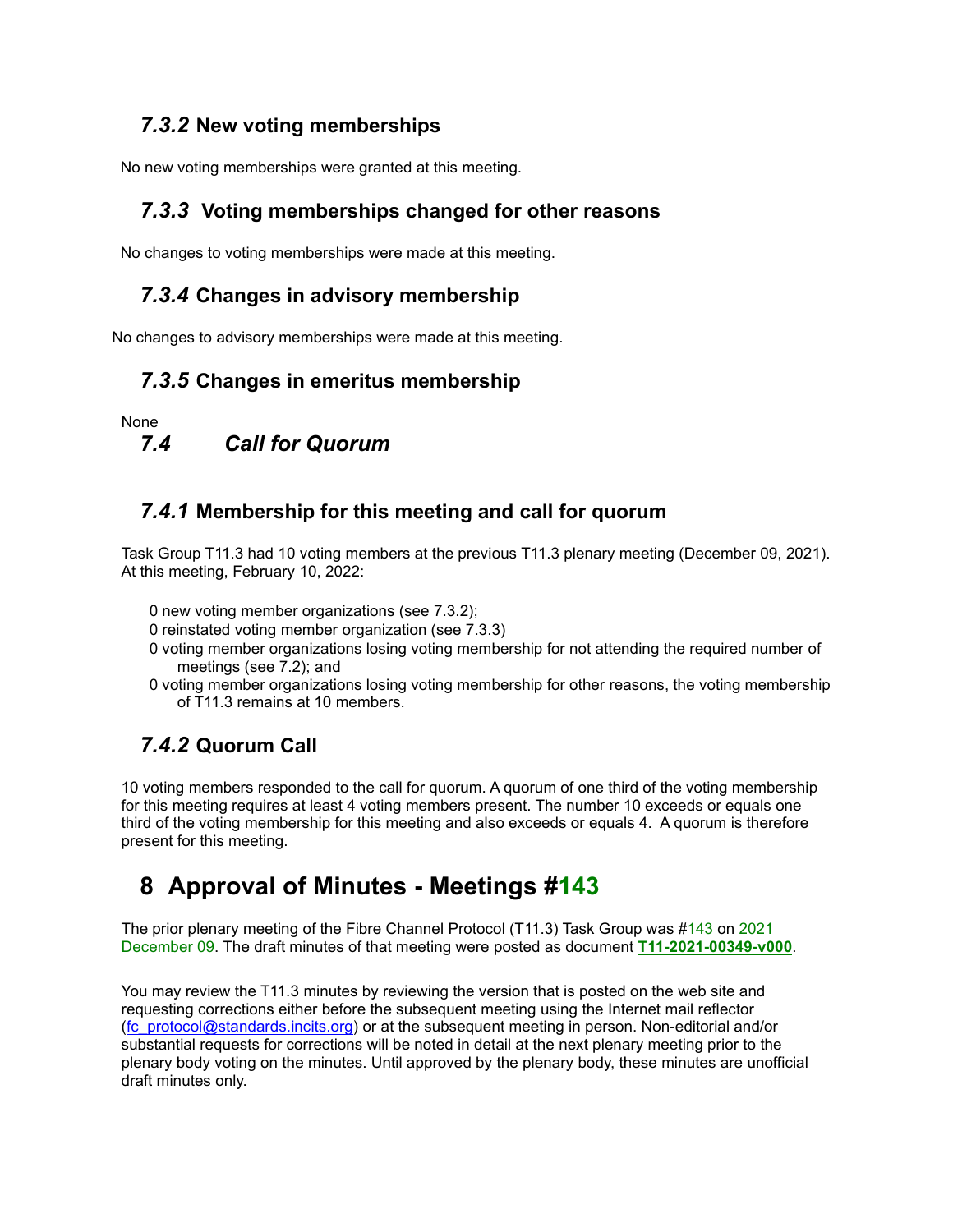Dave Peterson (Broadcom) moved and Roger Hathorn (IBM) seconded to accept at this meeting **[T11-](https://standards.incits.org/apps/org/workgroup/t11/download.php/136839/T11-2021-00349-v000.pdf) [2021-00349-v000](https://standards.incits.org/apps/org/workgroup/t11/download.php/136839/T11-2021-00349-v000.pdf)** as the minutes of T11.3 meeting #143 on 2021 December 09. The motion passed unanimously.

See Action Item [22-001.](#page-6-0)

# **9 Review of Old Action Items**

| <b>ACTION 21-014</b> | T11.3 secretary to post <b>T11-2021-00277-v001</b> as the approved minutes of<br>T11.3 meeting $\#142$ .                       |
|----------------------|--------------------------------------------------------------------------------------------------------------------------------|
| <b>ACTION 21-015</b> | T11.3 secretary to post $T11$ -2021-00349-v000 as the draft minutes of T11.3<br>meeting $#143$ .                               |
| <b>ACTION 21-016</b> | T11.3 Chair to forward new project proposal for FC-RDMA as documented in<br>T11/2021-00317-v000 to T11 for further processing. |

All of the above action items were completed.

# **10 Liaison Reports**

## *10.1 TC T11 and INCITS*

T11 chair Steve Wilson (Brocade) has posted the T11 TC report to other committees (posted as **[T11-](https://standards.incits.org/apps/org/workgroup/t11/download.php/137196/T11-2022-00002-v000.pdf) [2022-00002-v000](https://standards.incits.org/apps/org/workgroup/t11/download.php/137196/T11-2022-00002-v000.pdf)** along with the INCITS Report to T11 posted as **[T11-2022-00026-v000.](https://standards.incits.org/apps/org/workgroup/t11/download.php/137948/T11-2022-00026-v000.pdf)** Since these will be reviewed in the T11 plenary we did not review them during this meeting but they are available online for review.

### *10.2 Other liaison reports*

No other liaison reports were presented.

# **11 Project Status**

## *11.1 FC-FS-6*

Dave Peterson (Broadcom) presented the information posted as **[T11-2022-00019-v000](https://standards.incits.org/apps/org/workgroup/t11/download.php/138179/T11-2022-00019-v000.pdf)** about FC-FS-6 ad hoc activity since the last plenary meeting of this Task Group.

## *11.2 FC-GS-9*

Dave Peterson (Broadcom) presented the information posted as **[T11-2022-00015-v000](https://standards.incits.org/apps/org/workgroup/t11/download.php/138195/T11-2022-00015-v000.pdf)** about FC-GS-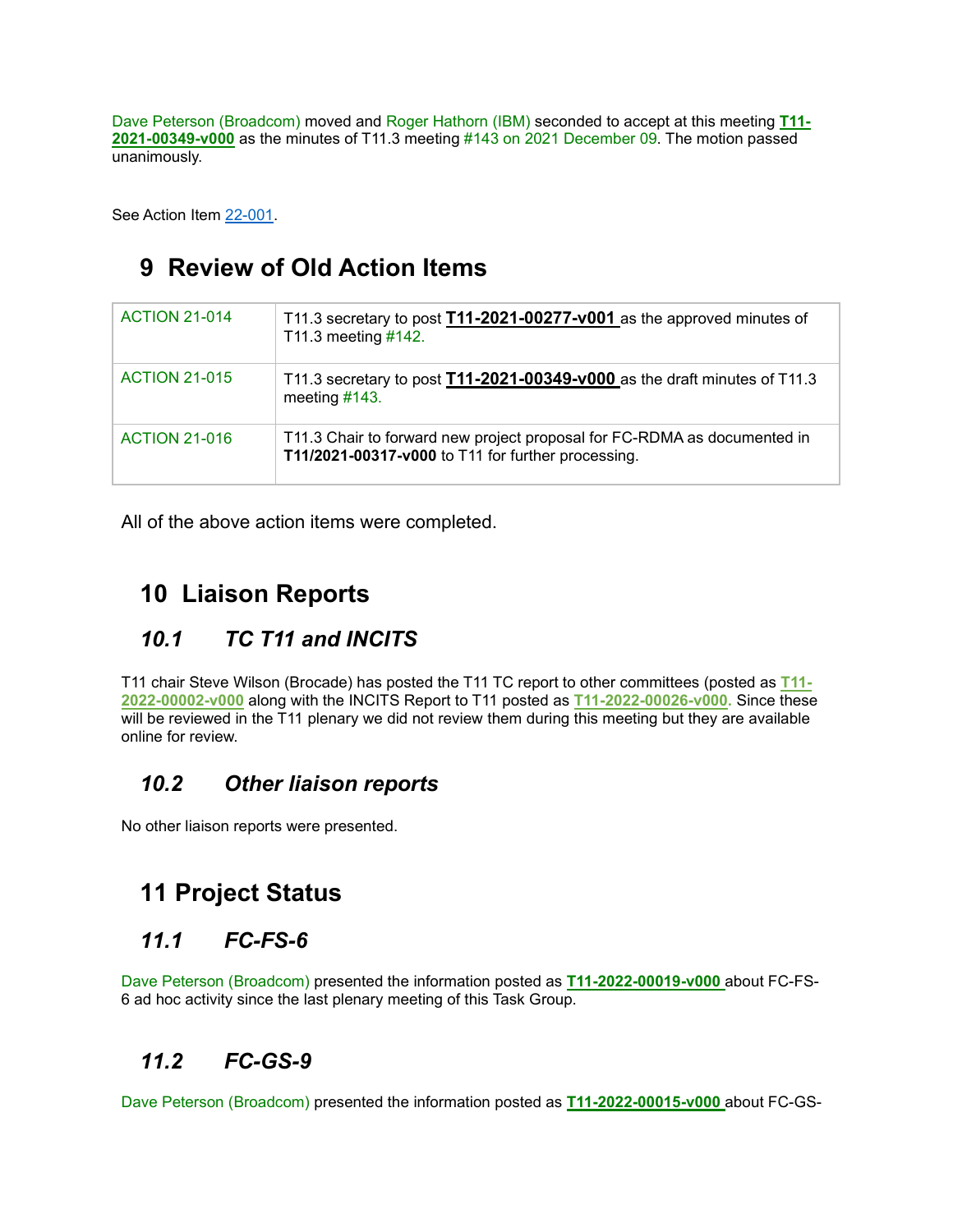9 ad hoc activity since the last plenary meeting of this Task Group.

## *11.3 FC-LS-5*

Patty Driever (IBM) presented the information posted as **[T11-2022-00066-v000](https://standards.incits.org/apps/org/workgroup/t11/download.php/138167/T11-2022-00066-v000.pdf)** about FC-LS-5 ad hoc activity since the last plenary meeting of this Task Group.

## *11.4 FC-NVMe-3*

Craig Carlson (Marvell) presented the information posted as **[T11-2022-00076-v000](https://standards.incits.org/apps/org/workgroup/t11/download.php/138204/T11-2022-00076-v000.pdf)** about FC-NVMe-3 ad hoc activity since the last plenary meeting of this Task Group.

## *11.5 FC-RDMA*

Craig Carlson (Marvell) presented the information posted as **[T11-2022-00073-v000](https://standards.incits.org/apps/org/workgroup/t11/download.php/138192/T11-2022-00073-v000.pdf)** about FC-PM ad hoc activity since the last plenary meeting of this Task Group.

### *11.6 FC-SP-2/AM2*

Roger Hathorn (IBM) presented the information posted as **[T11-2022-00054-v001](https://standards.incits.org/apps/org/workgroup/t11/download.php/138207/T11-2022-00054-v001.pdf)** about FC-SP-2/AM2 ad hoc activity since the last plenary meeting of this Task Group.

### *11.7 FC-SW-8*

Craig Carlson (Marvell) presented the information posted as **[T11-2022-00074-v000](https://standards.incits.org/apps/org/workgroup/t11/download.php/138193/T11-2022-00074-v000.pdf)** about FC-SW-8 ad hoc activity since the last plenary meeting of this Task Group.

### *11.8 FCP-5*

Dave Peterson (Broadcom) presented the information posted as **[T11-2022-00072-v000](https://standards.incits.org/apps/org/workgroup/t11/download.php/138194/T11-2022-00072-v000.pdf)** about FCP-5 ad hoc activity since the last plenary meeting of this Task Group.

Craig Carlson (Marvell) moved that we approve the T11.3 RFC comment resolution database contained in T11-2022-00005-v001. Motion seconded by Dave Peterson (Broadcom). Motion carried: In Favor – 10, Opposed – 0, Abstain - 0.

### *11.9 Joint T11.2/T11.3*

There was no meeting of the Joint T1.2/T11.2 Task Group during this meeting cycle.

## **12 Other Business and Technical Items**.

#### *12.1*

## **13 Review T11.3 Project Status**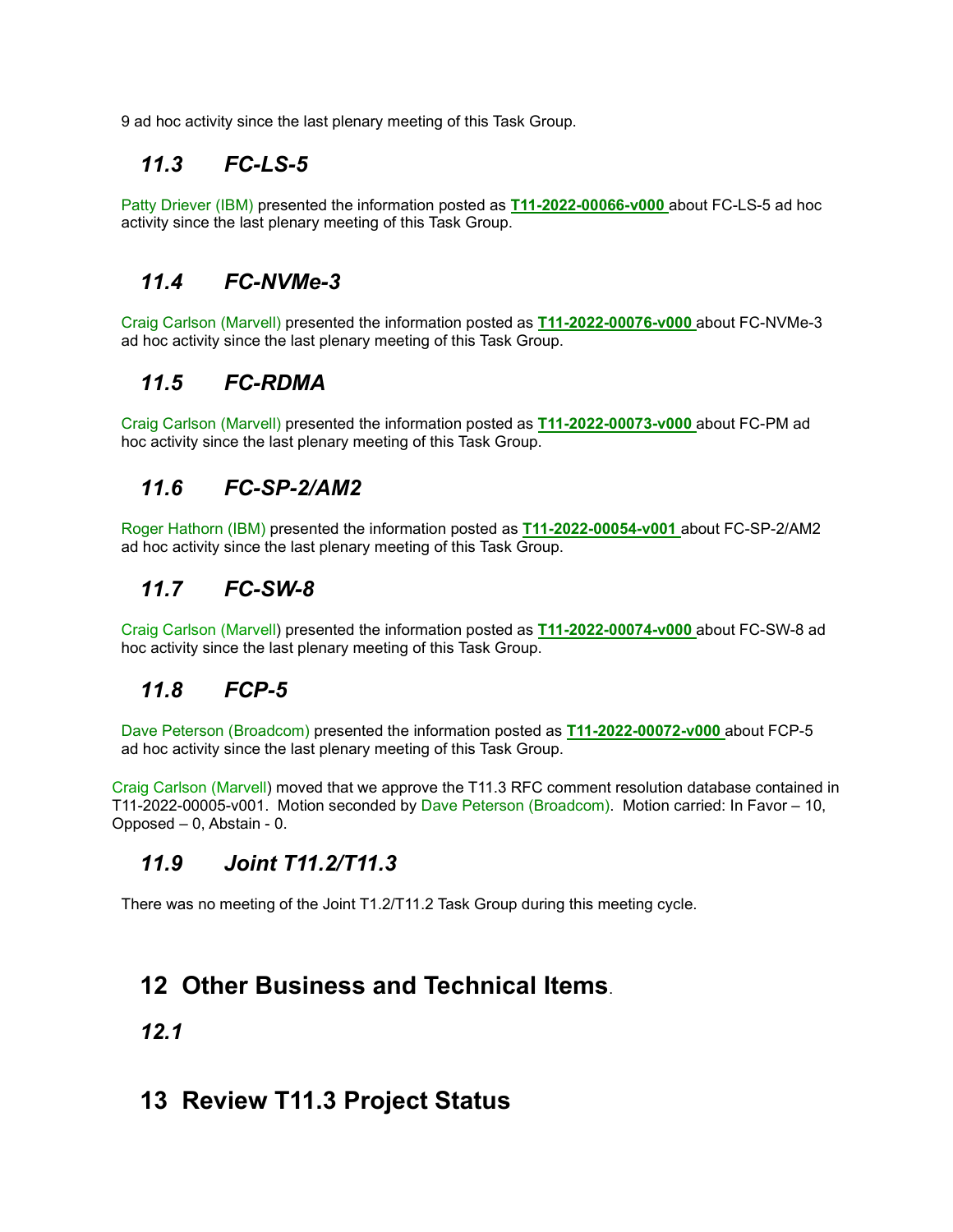The current project status is available among the electronically distributed meeting documents as well as on the INCITS web site

[\(https://standards.incits.org/apps/org/workgroup/portal/projects.php?end\\_in\\_year=\\_never\\_&page=1\).](https://standards.incits.org/apps/org/workgroup/portal/projects.php?end_in_year=_never_&page=1) The chair asked that if the facilitators or anyone else finds errors that they inform him.

# **14 Future Meeting Schedule**

### *14.1 Plan for the next meeting week*

The next meeting cycle will be a hybrid of both face-to-face in New Orleans, LA and virtual via Zoom the week of April 04-08. More discussion on this will occur at the T11 plenary meeting. Broadcom will host the face-to-face portion and Marvell will continue to provide the Zoom virtual meeting capability.

Refer to the INCITS T11 meeting web site page

[\(https://standards.incits.org/apps/org/workgroup/t11/documents.php?folder\\_id=2213\)](https://standards.incits.org/apps/org/workgroup/t11/documents.php?folder_id=2213) for the meeting announcement, which will always contain the latest information on future T11.3 plenary meetings.

PLEASE NOTE: If there is any conflict between the website schedule database, and the single ASCII sheet, the database is to be considered correct.

## *14.2 Ad-hoc meetings*

Refer to the INCITS T11 meeting web site page for further details. [\(https://standards.incits.org/apps/org/workgroup/t11/documents.php?folder\\_id=2202\).](https://standards.incits.org/apps/org/workgroup/t11/documents.php?folder_id=2202).) This URL will always contain the latest announcements of pending work group interim meetings and teleconferences.

# **15 Action Items**

<span id="page-6-0"></span>

| <b>ACTION 22-001</b> | $\top$ T11.3 secretary to post <b>T11-2021-00349-v001</b> as the approved minutes of T11.3<br>meeting #143. See Clause 8. |
|----------------------|---------------------------------------------------------------------------------------------------------------------------|
| <b>ACTION 22-002</b> | T11.3 secretary to post $T11$ -2022-00042-v000 as the draft minutes of T11.3<br>meeting $#144$ .                          |

## **16 Final Attendance Notice/Check**

The chair reviewed the electronically registered attendance list, advised that the list was about to close, and reminded those who had not registered that the list would then become the only formal record of attendance at this meeting.

Chair also reminded everyone that physical presence at the meeting is required in order to count towards membership requirements. If you sign in but are not physically present at the meeting, the sign-in will be discarded by INCITS.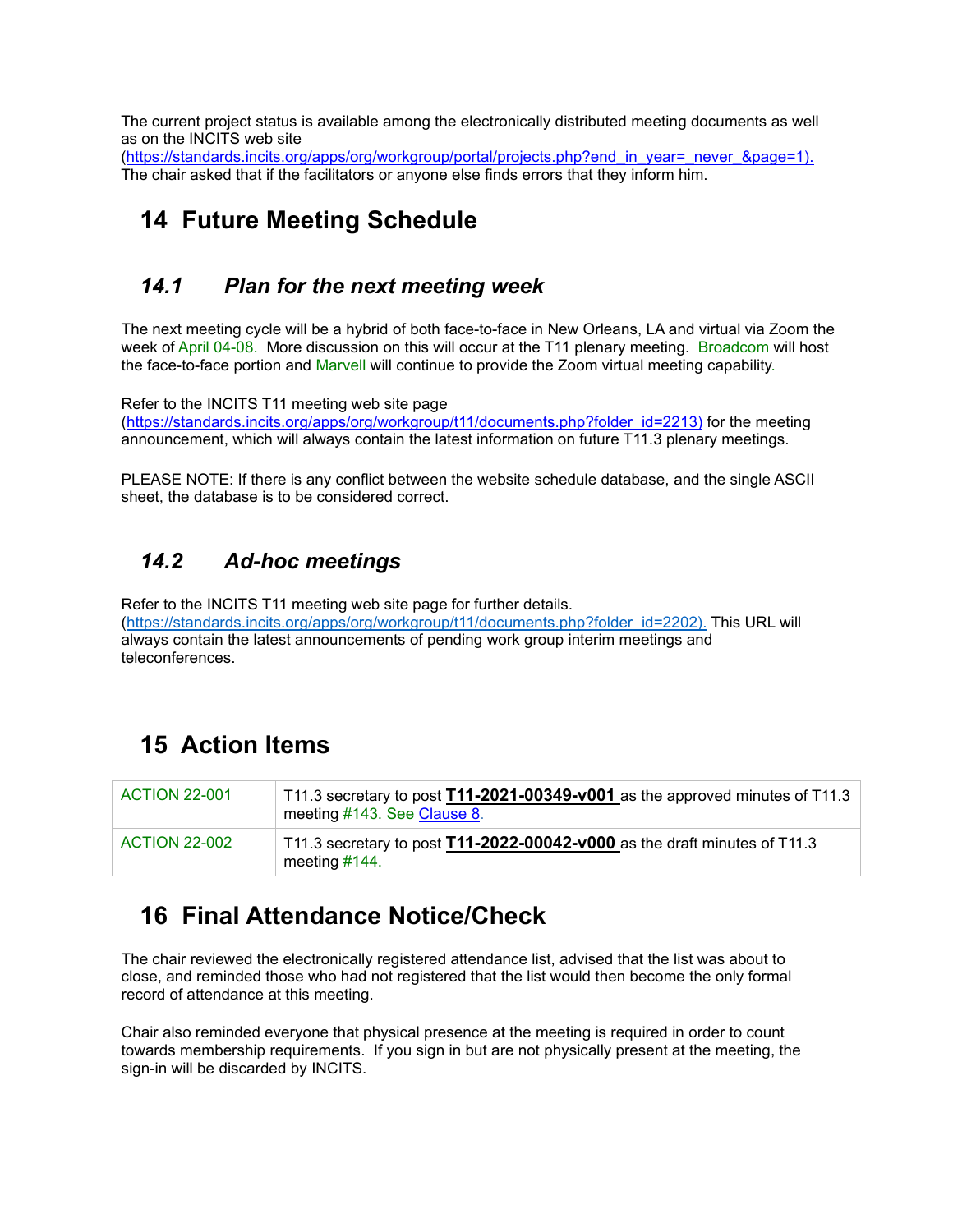# **17 Adjournment**

David Peterson (Broadcom) moved and Fred Knight (NetApp) seconded to adjourn at 2022 February 10 10:54 AM EST. The motion passed unanimously.

# **A Membership**

Reflecting the changes at this meeting, the voting membership of T11.3 for this meeting is:

| Organization                         | Name                                                                                                                                                      | Principal/<br>Alternate                                                                                           |
|--------------------------------------|-----------------------------------------------------------------------------------------------------------------------------------------------------------|-------------------------------------------------------------------------------------------------------------------|
| Amphenol<br>Corporation              | Chris Lyon<br>Paul Coddington<br>Michael Klempa<br>Sam Kocsis<br>Hu Silver                                                                                | Principal<br>Alternate<br>Alternate<br>Alternate<br>Alternate                                                     |
| Broadcom Inc                         | David Peterson<br>Ben Chu<br>Howard Johnson<br>Mark Jones<br>James Smart<br>Anil Veerabhadrappa<br>Steven L. Wilson                                       | Principal<br>Alternate<br>Alternate<br>Alternate<br>Alternate<br>Alternate<br>Alternate                           |
| Cisco Systems,<br>Inc.               | Mike Blair<br>Harsha Bharadwaj<br>Fabio Maino<br><b>Edward Mazurek</b><br>Mark Nowell<br>Sai Pavan<br>Kiran Ranabhor<br>Ramesh Sivakolundu<br>Xiaohong Wu | Principal<br>Alternate<br>Alternate<br>Alternate<br>Alternate<br>Alternate<br>Alternate<br>Alternate<br>Alternate |
| Dell                                 | Erik Smith<br>Jai Bansai<br>David Black<br>David Brown<br><b>Vinay Sawal</b><br>Joseph White                                                              | Principal<br>Alternate<br>Alternate<br>Alternate<br>Alternate<br>Alternate                                        |
| <b>Hewlett Packard</b><br>Enterprise | Barry Maskas<br>Rupin Mohan<br>Krishna Babu Puttagunta                                                                                                    | Principal<br>Alternate<br>Alternate                                                                               |
| <b>IBM Corporation</b>               | Roger Hathorn<br><b>Patty Driever</b><br>Stephen Guendert                                                                                                 | Principal<br>Alternate<br>Alternate                                                                               |
| Marvell                              | Craig W. Carlson                                                                                                                                          | Principal                                                                                                         |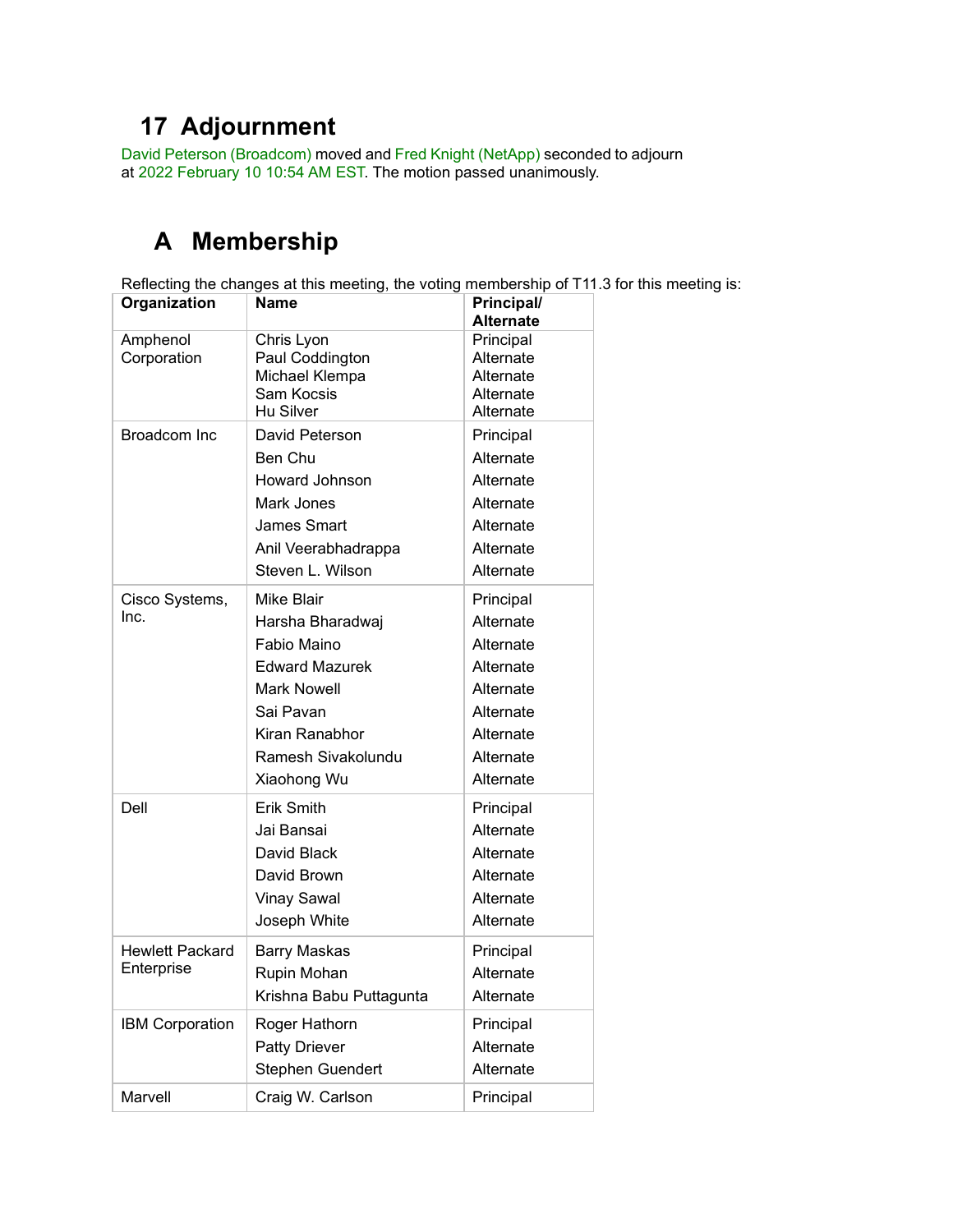| Semiconductor<br>Inc           | Andrew Joy<br>Raul Oteyza<br>Alan Spalding<br>Dean Wallace                                                                                           | Alternate<br>Alternate<br>Alternate<br>Alternate                                                     |
|--------------------------------|------------------------------------------------------------------------------------------------------------------------------------------------------|------------------------------------------------------------------------------------------------------|
| NetApp Inc                     | Frederick Knight                                                                                                                                     | Principal                                                                                            |
| Teledyne LeCroy<br>Corporation | Henry Poelstra<br>Amit Bakshi<br>Rakesh Kathiresan<br>Natarajan<br>Nick Kriczky<br>Douglas Lee<br>David Rodgers<br>Srikant Tadigadapa<br>Jim Yasueda | Principal<br>Alternate<br>Alternate<br>Alternate<br>Alternate<br>Alternate<br>Alternate<br>Alternate |
| Viavi Solutions<br>Inc.        | Jason Rusch<br>Scott Baxter<br>George Bullis<br>Paul Gentieu                                                                                         | Principal<br>Alternate<br>Alternate<br>Alternate                                                     |

Reflecting the changes at this meeting, the advisory (i.e., nonvoting) membership of T11.3 for this meeting is:

| Organization           | Name                    | Principal/<br><b>Alternate</b> |
|------------------------|-------------------------|--------------------------------|
| Credo                  | Phil Sun                | Principal                      |
| Semiconductor          | Dr. Fang Cai            | Alternate                      |
|                        | Yasuo Hidaka            | Alternate                      |
| Futurewei              | Victor Cao              | Principal                      |
| Technologies Inc       | <b>Timothy Jeffries</b> | Alternate                      |
| MediaTek USA           | Tamer Ali               | Principal                      |
| Inc                    | Mau-Lin Wu              | Alternate                      |
| <b>TE Connectivity</b> | Matt Schumacher         | Principal                      |
| Unisys                 | Jeffrey Dremann         | Principal                      |
| Corporation            | <b>Phil Shelton</b>     | Alternate                      |
| <b>VMware Inc</b>      | Neil MacLean            | Principal                      |
|                        | Wenchao Cui             | Alternate                      |
|                        | Wenhua Liu              | Alternate                      |
|                        | Murali Rajagopal        | Alternate                      |
|                        | <b>Ahmad Tawil</b>      | Alternate                      |
|                        |                         |                                |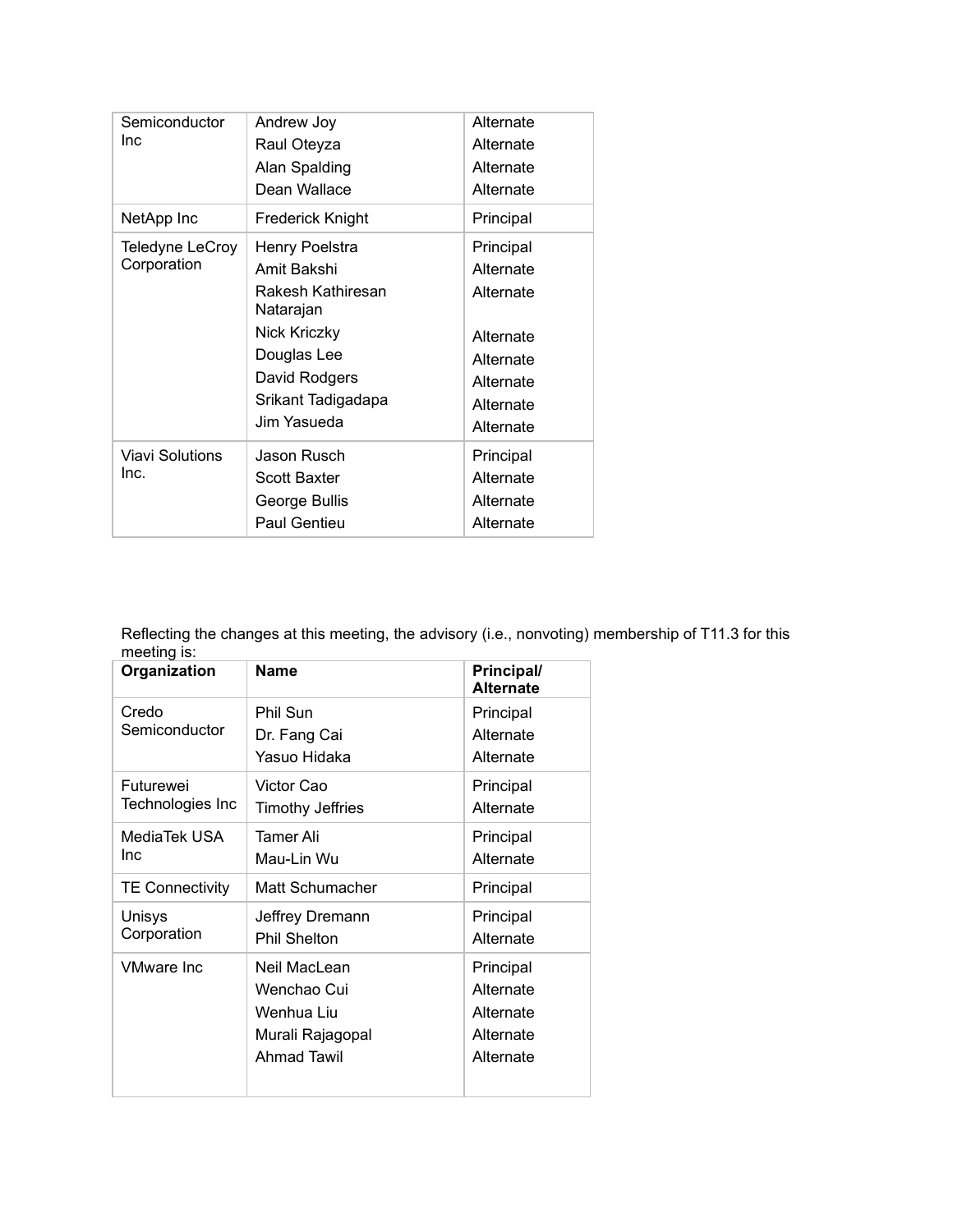Reflecting the changes at this meeting, these people have been granted Emeritus membership in INCITS Fibre Channel (T11) Technical Committee, recognizing their many years of skilled leadership and high quality technical contribution:

Dr. William Ham Mr. Gary Stephens Mr. Robert Kembel Mr. Joseph Mathis Mr. Horst Truestedt

# **B Attendance**

The following table lists those persons who electronically recorded their attendance at this plenary meeting. This includes representatives from voting member companies and may include representatives from non-voting advisory companies, as well as non-voting emeritus members and visitors.

| <b>Sequence</b> | <b>Affiliation</b>       | <b>Name</b>           | In Person |
|-----------------|--------------------------|-----------------------|-----------|
|                 |                          |                       |           |
| 1               | <b>AMPHENOL CORP</b>     | Paul Coddington       | N         |
| $\overline{2}$  | <b>AMPHENOL CORP</b>     | Michael Klempa        | Y         |
| 3               | <b>AMPHENOL CORP</b>     | Chris Lyon            | Y         |
| 4               | <b>BROADCOM INC</b>      | <b>Howard Johnson</b> | N         |
| 5               | <b>BROADCOM INC</b>      | <b>David Peterson</b> | Y         |
| 6               | <b>BROADCOM INC</b>      | Steven L. Wilson      | Y         |
| $\overline{7}$  | <b>CISCO SYSTEMS INC</b> | <b>Mike Blair</b>     | N         |
| 8               | <b>CISCO SYSTEMS INC</b> | Kiran Ranabhor        | Y         |
| 9               | <b>CISCO SYSTEMS INC</b> | Ramesh Sivakolundu    | Y         |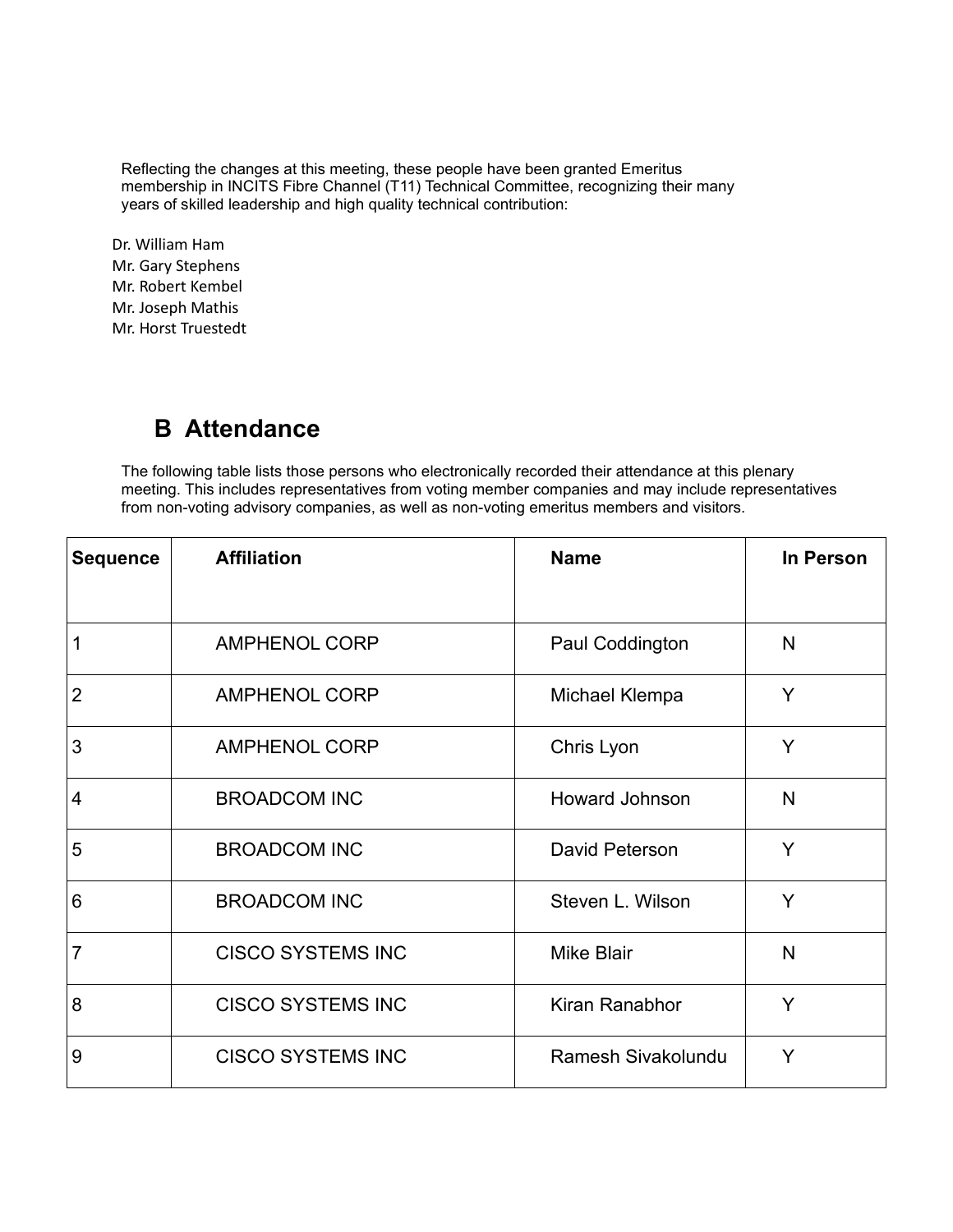| 10              | <b>DELL INC</b>                             | Jai Bansai              | N |
|-----------------|---------------------------------------------|-------------------------|---|
| 11              | <b>HEWLETT PACKARD</b><br><b>ENTERPRISE</b> | <b>Barry Maskas</b>     | N |
| 12 <sub>2</sub> | <b>IBM CORPORATION</b>                      | <b>Patty Driever</b>    | Y |
| 13              | <b>IBM CORPORATION</b>                      | Roger Hathorn           | N |
| 14              | MARVELL SEMICONDUCTOR INC                   | <b>Craig Carlson</b>    | Y |
| 15              | <b>MARVELL SEMICONDUCTOR INC</b>            | Raul Oteyza             | N |
| 16              | MARVELL SEMICONDUCTOR INC                   | Dean Wallace            | Y |
| 17              | <b>NETAPP INC</b>                           | <b>Frederick Knight</b> | Y |
| 18              | <b>TELEDYNE LECROY CORP</b>                 | <b>Henry Poelstra</b>   | N |
| 19              | <b>VIAVI SOLUTIONS INC</b>                  | <b>Jason Rusch</b>      | N |

This table also records the affiliations claimed by those who registered their attendance. The presence of a company or organization in the affiliation column does not imply that it is a member of T11.3, nor does it imply that the person in attendance is a representative of that company or organization.

See "Section A: Membership" above for a complete list of voting members of T11.3 as well as a list of non-voting advisory companies and emeritus members.

# **C Attendance at Ad Hoc Meetings**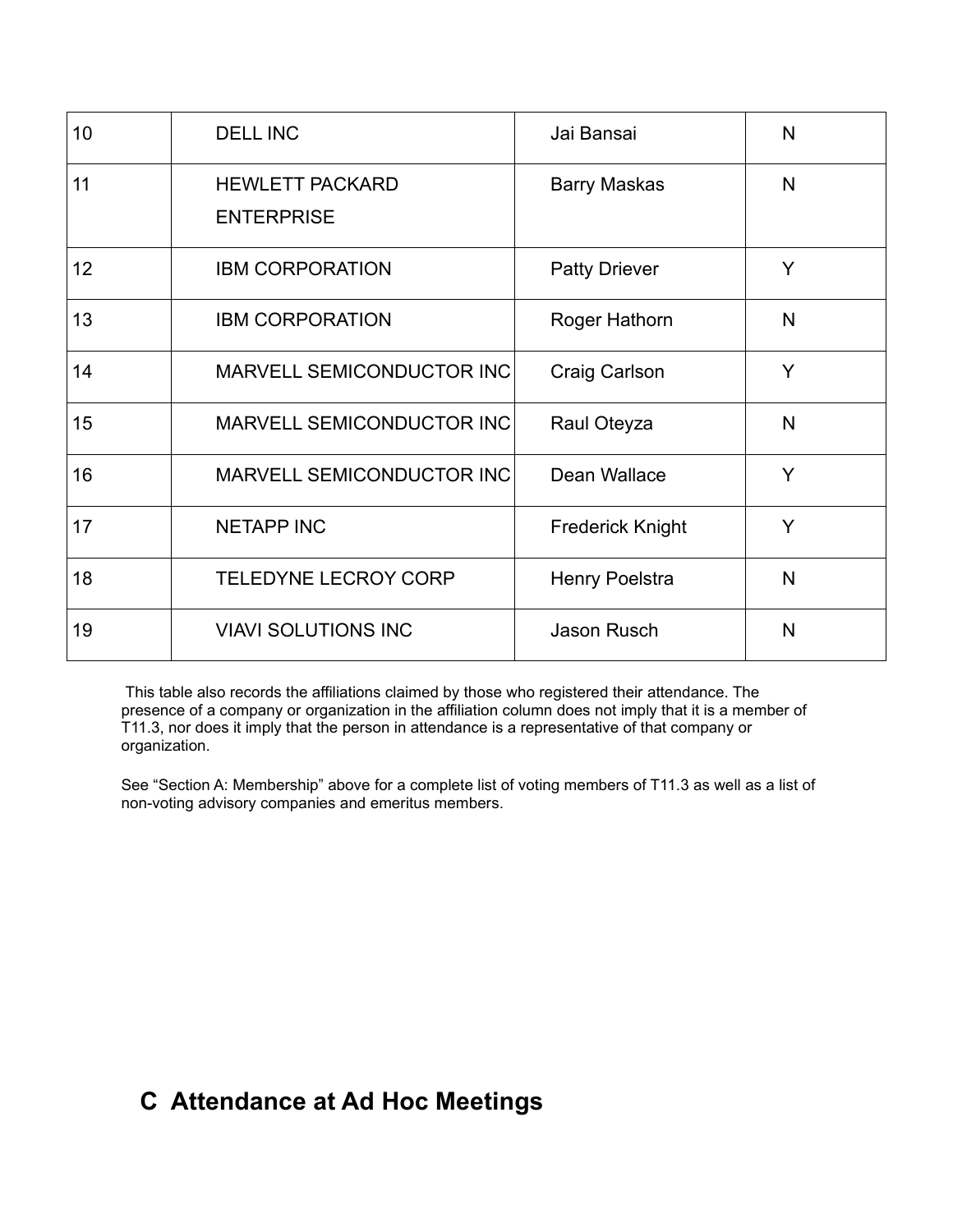#### **C.1 FC-NVMe-3**

This working group was not active during this meeting cycle.

| Organization                      | Representative        | <b>Member Company</b> |
|-----------------------------------|-----------------------|-----------------------|
| <b>Broadcom</b> Inc               | Howard Johnson        |                       |
| <b>Broadcom</b> Inc               | David Peterson        | Y                     |
| Broadcom Inc                      | James Smart           | Y                     |
| <b>Broadcom</b> Inc               | Anil Veerabhadrappa   | Y                     |
| Cisco Systems Inc                 | Harsha Bharadwaj      | Y                     |
| Cisco Systems Inc                 | Mike Blair            | Y                     |
| Cisco Systems Inc                 | <b>Edward Mazurek</b> | Y                     |
| <b>Hewlett Packard Enterprise</b> | <b>Barry Maskas</b>   | Y                     |
| <b>IBM</b> Corporation            | Patty Driever         | Y                     |
| <b>IBM</b> Corporation            | Roger Hathorn         | Y                     |
| Marvell Semiconductor Inc         | Craig Carlson         | Y                     |
| NetApp Inc                        | Frederick Knight      | Y                     |
| Viavi Solutions Inc               | Jason Rusch           | Y                     |

#### **C.2 FC-LS-5**

| Organization                      | Representative        | <b>Member Company</b> |
|-----------------------------------|-----------------------|-----------------------|
| <b>Broadcom</b> Inc               | Howard Johnson        | Y                     |
| <b>Broadcom</b> Inc               | David Peterson        | Y                     |
| Broadcom Inc                      | James Smart           | Y                     |
| Broadcom Inc                      | Anil Veerabhadrappa   | Y                     |
| Cisco Systems Inc                 | Harsha Bharadwaj      | Y                     |
| Cisco Systems Inc                 | Mike Blair            | Y                     |
| Cisco Systems Inc                 | <b>Edward Mazurek</b> | Y                     |
| <b>Hewlett Packard Enterprise</b> | <b>Barry Maskas</b>   | Y                     |
| <b>IBM</b> Corporation            | <b>Patty Driever</b>  | Y                     |
| <b>IBM</b> Corporation            | Roger Hathorn         | Y                     |
| Marvell Semiconductor Inc         | Craig Carlson         | Y                     |
| NetApp Inc                        | Frederick Knight      | Y                     |
| Viavi Solutions Inc               | Jason Rusch           | Y                     |

#### **C.3 FC-FS-6**

| Organization | esentative:     | Company .<br>ember<br>IVI E |
|--------------|-----------------|-----------------------------|
| rom Inc      | Johnson<br>waro |                             |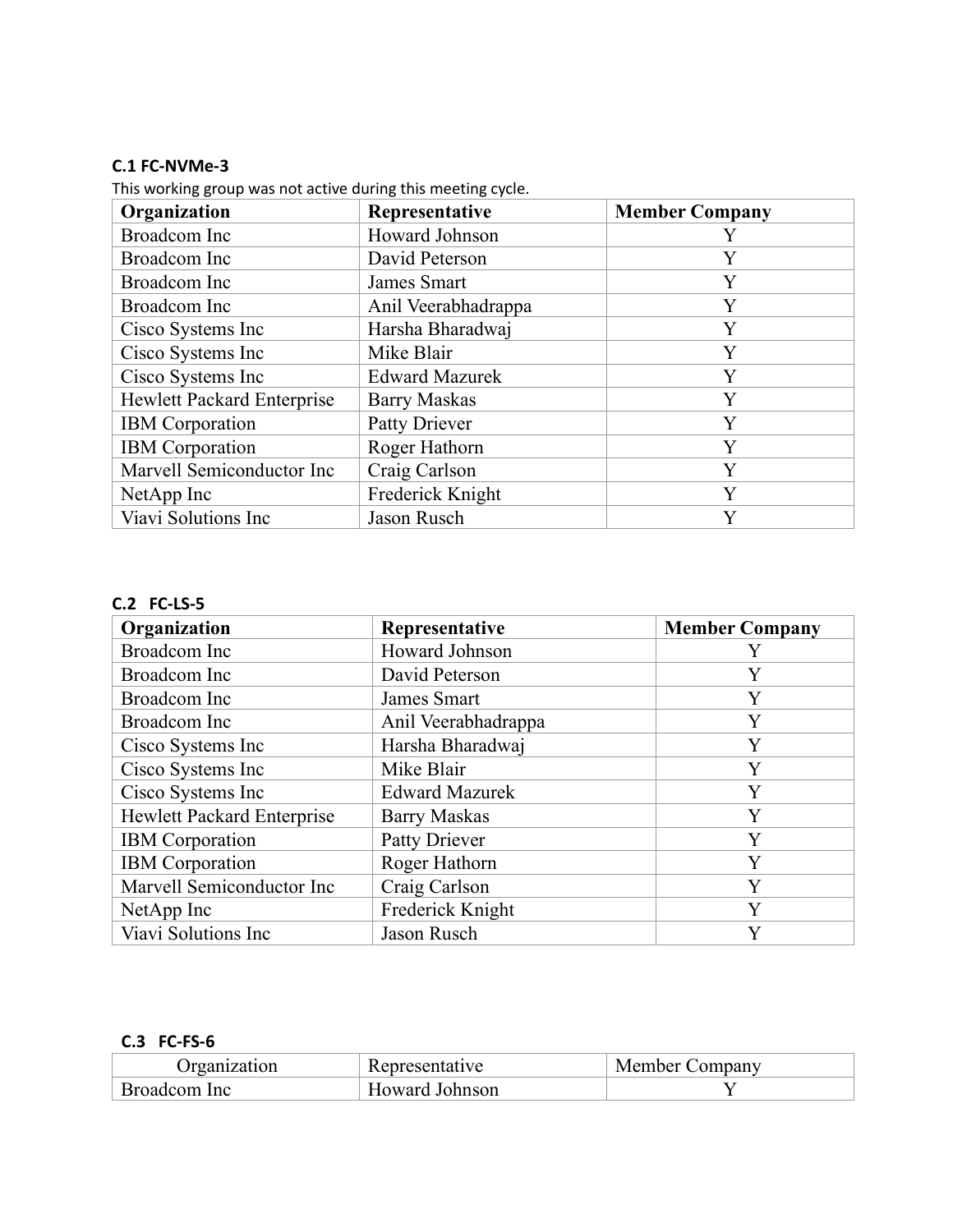| Broadcom Inc                      | David Peterson          | Y |
|-----------------------------------|-------------------------|---|
| Broadcom Inc                      | James Smart             | Y |
| Cisco Systems Inc                 | Mike Blair              | Y |
| Cisco Systems Inc                 | <b>Ed Mazurek</b>       | Y |
| Dell Technologies Inc             | David Brown             | Y |
| Hewlett Packard Enterprise        | <b>Barry Maskas</b>     | Y |
| <b>Hewlett Packard Enterprise</b> | Krishna Babu Puttagunta | Y |
| <b>IBM</b> Corporation            | Patty Driever           | Y |
| <b>IBM</b> Corporation            | Roger Hathorn           | Y |
| Marvell Semiconductor Inc         | Craig W. Carlson        | Y |
| Marvell Semiconductor Inc         | Raul Oteyza             | Y |
| NetApp Inc                        | Frederick Knight        | V |

#### **C.4 FC-SW-8**

| Organization               | Representative        | <b>Member Company</b> |
|----------------------------|-----------------------|-----------------------|
| <b>Broadcom</b> Inc        | Howard Johnson        |                       |
| <b>Broadcom</b> Inc        | David Peterson        | Y                     |
| <b>Broadcom</b> Inc        | James Smart           | Y                     |
| <b>Broadcom</b> Inc        | Anil Veerabhadrappa   | Y                     |
| Cisco Systems Inc          | Harsha Bharadwaj      | Y                     |
| Cisco Systems Inc          | Mike Blair            | Y                     |
| Cisco Systems Inc          | <b>Edward Mazurek</b> | Y                     |
| Dell Technologies Inc      | David Brown           | Y                     |
| Hewlett Packard Enterprise | <b>Barry Maskas</b>   | Y                     |
| <b>IBM</b> Corporation     | Patty Driever         | Y                     |
| <b>IBM</b> Corporation     | Roger Hathorn         | Y                     |
| Marvell Semiconductor      | Craig Carlson         | Y                     |
| NetApp Inc                 | Frederick Knight      | Y                     |

| <b>C.5 FC-RDMA</b>  |                       |                       |
|---------------------|-----------------------|-----------------------|
| Organization        | Representative        | <b>Member Company</b> |
| Broadcom Inc        | Howard Johnson        |                       |
| Broadcom Inc        | Mark Jones            |                       |
| <b>Broadcom</b> Inc | David Peterson        | Y                     |
| Broadcom Inc        | James Smart           | Y                     |
| <b>Broadcom</b> Inc | Anil Veerabhdrappa    | Y                     |
| Cisco Systems Inc   | Harsha Bharadwaj      | V                     |
| Cisco Systems Inc   | <b>Edward Mazurek</b> |                       |